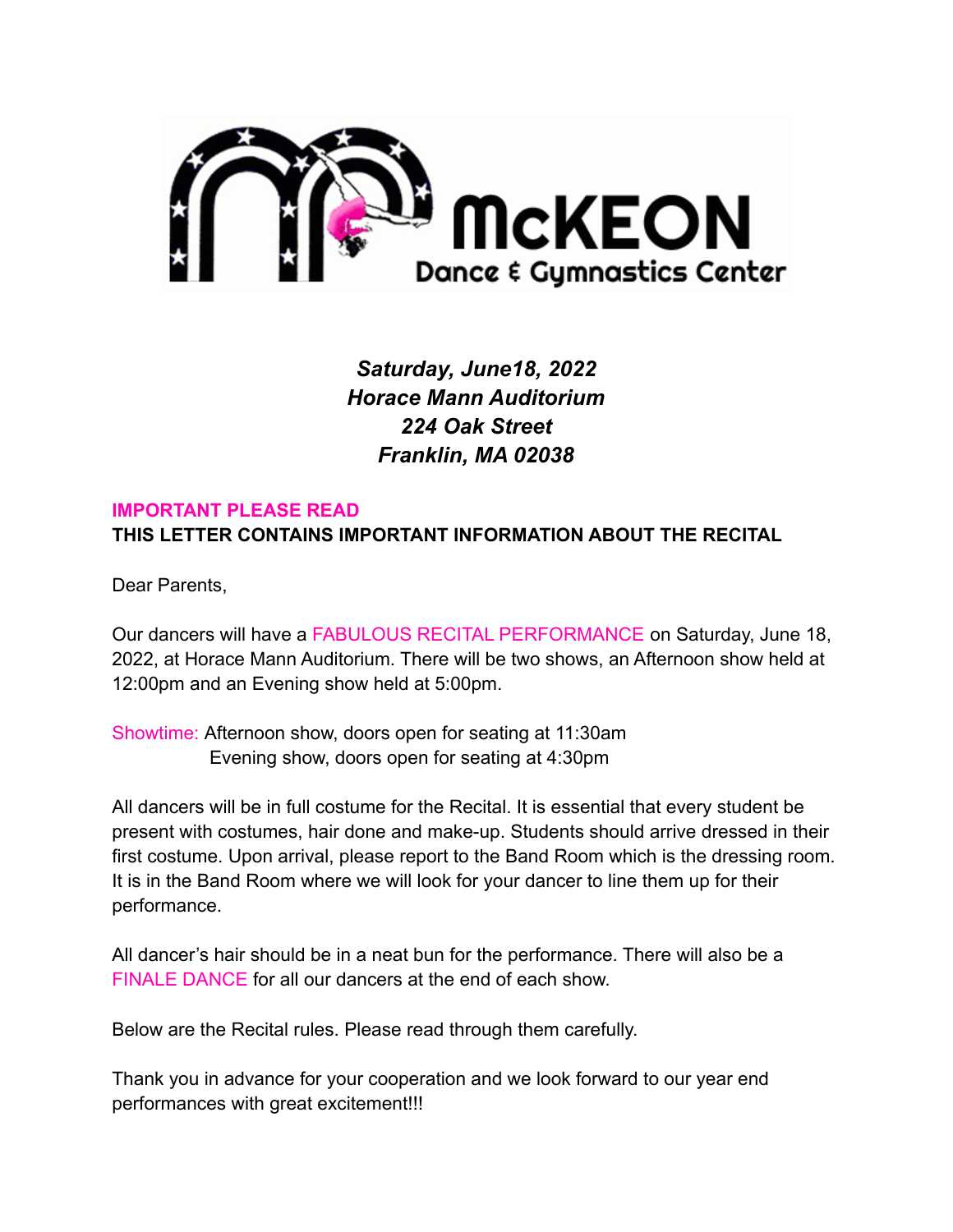# **Recital Rules**

- 1. Costumes, all straps cross in the back. Make an X not a V and secure with pins. For halter tops that are clipped, please also secure them with pins.
- 2. Safety Pin Tutu's to costume.
- 3. Double check and make sure you have everything that is on your costume label. Headpieces, wristlets, gloves, etc.
- 4. Due to the fire laws everyone in the audience must be in a seat. Do not stand along the side walls.
- 5. Students sitting in the audience must have a purchased ticket.
- 6. Tap shoes are **NOT** to be worn in the audience.
- 7. Please remain seated while a dance is performing on stage. If you need to change your child, wait until the dance has finished on stage then get up.
- 8. \*\* When reentering the auditorium again, please wait until the dance that is performing on stage is finished. There will be a person posted at the door; they **will not** let you reenter until the dance on stage has finished. Please tell your family members.
- 9. When leaving or entering the auditorium just use the front doors.
- **10.Do not** use the doors near the stage to get backstage.
- 11. Cell phones are to be turned off.
- 12.Videotaping and flash pictures are **not allowed**.
- 13.Be there for 11:30am if you are in the 12:00pm show. 4:30pm if you are in the 5:00pm show. Go directly to the dressing room ready in your first costume. Children are allowed one adult/parent to help them change.
- 14.Students are to be backstage 6 numbers before their own.
- 15.For the Finale, please have your child dressed in their MDG recital t-shirt and black shorts. There will be an announcement made to line up backstage 6 numbers before the finale.
- 16.We do have two adults in the dressing room to take care of the kids and bring them to their teachers to line up for the stage.
- 17.Each kinder dance has a "trick step" in their routine, please clap for them. They have been told everyone is going to clap.
- **18.Please clap** for all dances. Everyone has worked hard all year for this day. The smiles this will bring are worth it!
- 19.Many people bring flowers to the students. Please check with your class moms to see what they are doing. You do not want your child to be the only one without flowers.
- 20.No balloons will be allowed in the auditorium as they will obstruct the vision of those behind you.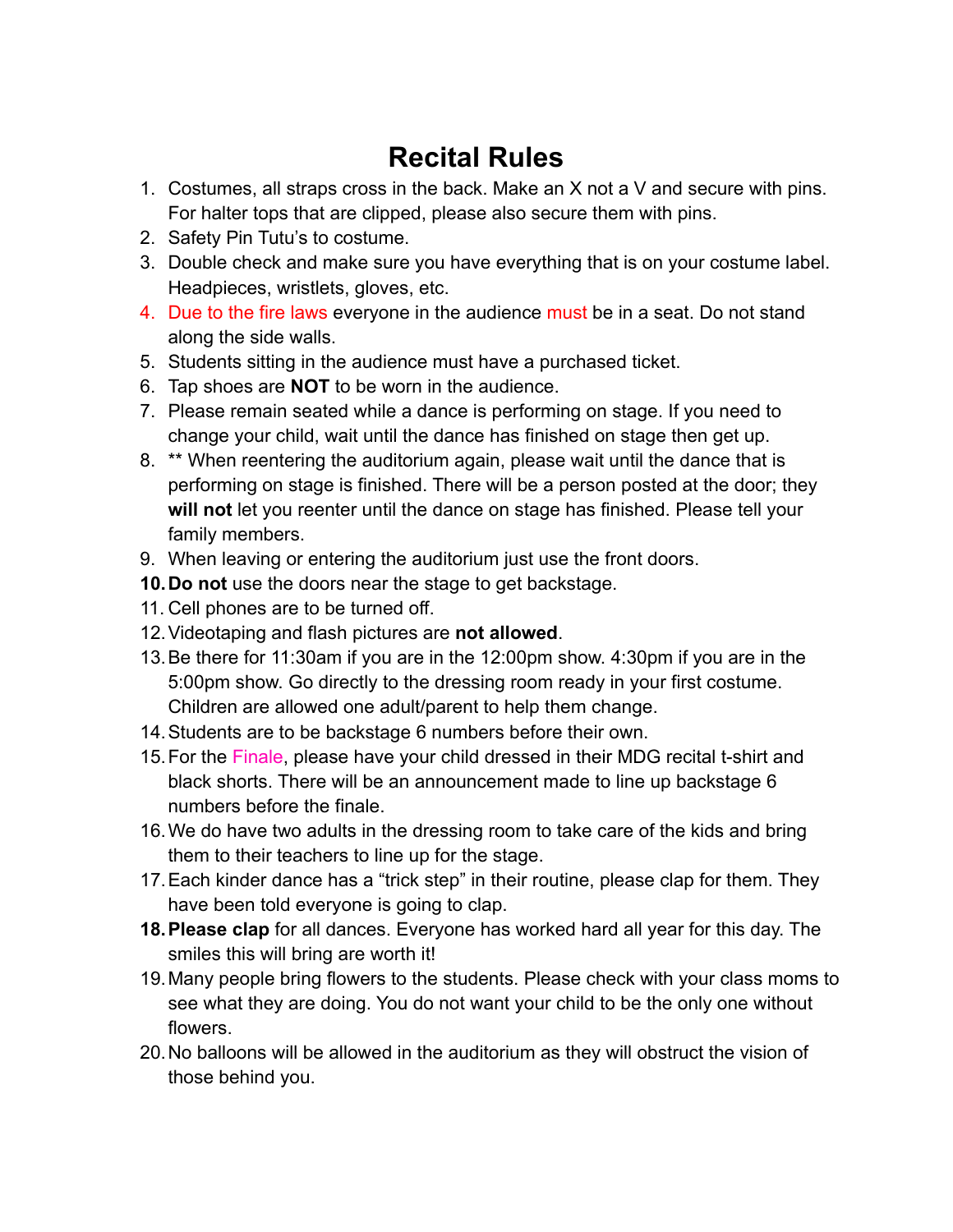- 21.Recreational students will change in the Band Room which is directly behind the stage. To get there: There is a corridor to the LEFT outside of the auditorium. There will be signs and people to help guide you.
- 22.Please note that food is not allowed in the auditorium. However, during intermission we will have a concession stand.
- 23.All dancers are to wear a coverup over their costumes when in the auditorium for the recital.
- 24.For team dressing rooms, there will be signs to guide you to your rooms.

# RECITAL TICKETS:

Recital tickets are \$25.00 each and are Reserved seating. We will have a Ticket Day sale on May 21st at the studio. If you are in the Afternoon show, your tickets will go on sale from 10:00am - 11:30am. If you are in the Evening show, your tickets will go on sale from 12:00pm - 1:30pm. Tickets are on a first come, first serve basis. If you are not able to come to Ticket Day, there is a Recital Ticket order form on our website under the Recital tab. Those tickets are \*Next Best Seats\* and will be sold after Ticket Day. Tickets may not be available at the door so please get your orders in early. Tickets are nonrefundable and cash only.



### RECITAL VIDEO AND T-SHIRT PACKAGE:

While we do not allow any type of photography or videotaping during our recitals, we do hire a professional videographer for the day. This year Dance Bug will be videoing our recitals. The price of this package is \$45.00 and is a convenient way for everyone to enjoy and share their dancer's beautiful performances and memories for years to come! This package includes your digital download of the recital and one recital T-shirt! Digital Download Access information will be distributed after the recital. Sibling T-shirts may be purchased for \$20.00. The purchase of this package is required for all families and recital T-shirts are to be worn for the finale. Order deadline is May 10st, 2022. This package is payable by cash or check. If paying by check, please make that checks out to McKeon Dance & Gymnastics Center.

### PHOTOGRAPHS:

Our dance photographer Morin's Studio will be at the studio on Tuesday, June 14th, 2022 for individual photographs. This is optional, if you choose to have your dancer